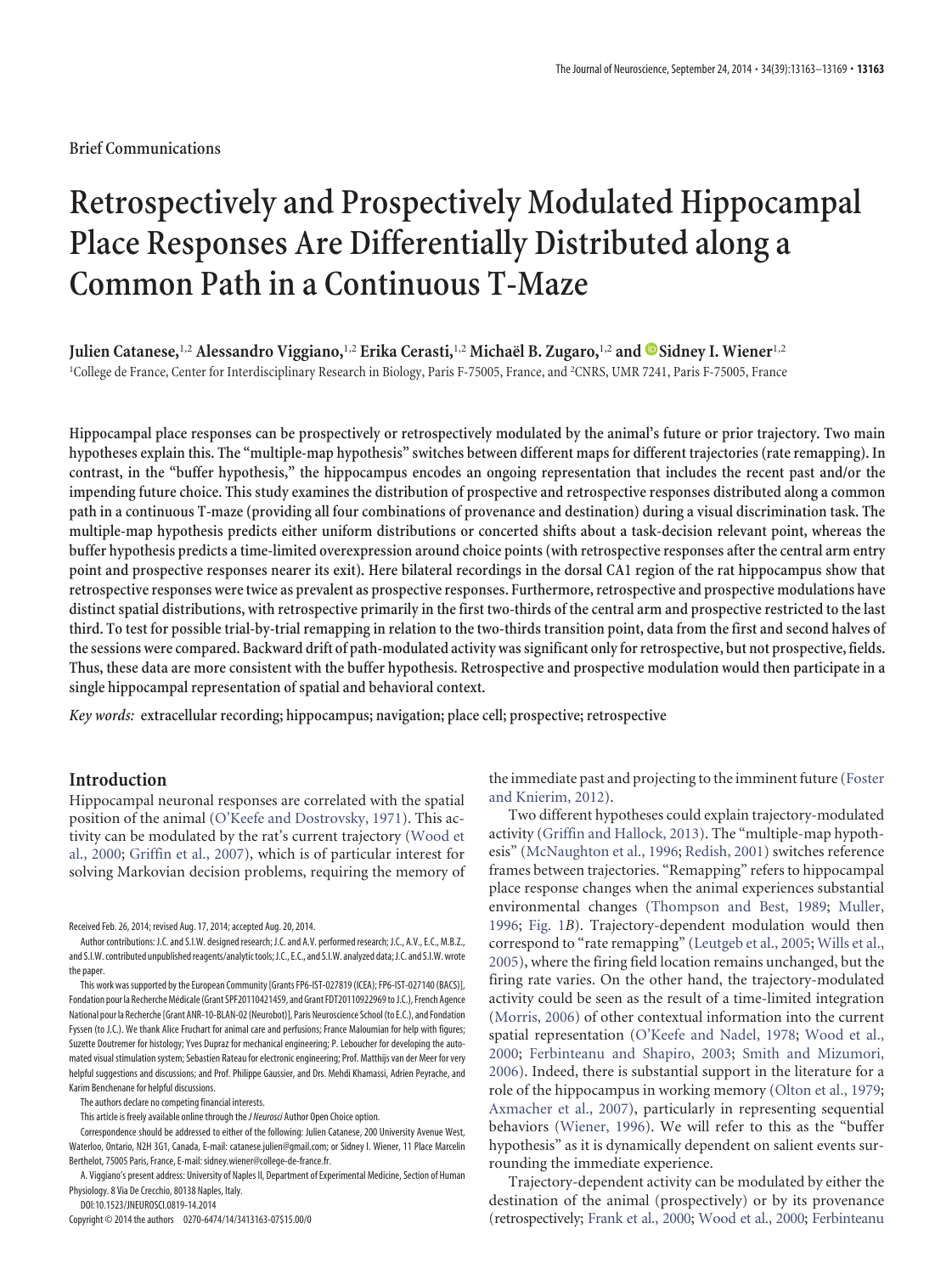

<span id="page-1-0"></span>Figure 1. Experimental design and predictive hypotheses. A, Schemas of the task. Four possible trajectories (in green) lead to a water reward (blue ovals) in the continuous T-maze. The dark screen indicates the goal location. The red arrow and black dashed line represent the photobeam triggering the screen cue. B, Buffer hypothesis prediction. Retrospective modulation (orange) would diminish with distance from the previous choice, with prospective modulation (purple) increasing as the rat approaches the next choice point.*C–E*, Remapping hypothesis predictions.*C*, The maze is represented by two triangular maps overlapping in the central arm. Stable switching (black arrows) between maps at a single locus triggered by the cue and/or decision signals (red arrow and dashed line) is shown. Retrospective responses occur before this and prospective responses afterward so that only one map is engaged at any given time and place. *D*, Like C but with remapping occurring at random points (only three are shown). Retrospective and prospective activities are uniformly distributed along the common path.*E*, Like *D*, but prospective activity only appears after a delay for cue/decision signal appearance.

[and Shapiro, 2003\)](#page-6-13). The two hypotheses would predict different distributions along a common path joining different paths.

The buffer hypothesis would predict prospective and retrospective modulations to be distributed, respectively, at the end and at the beginning of the common path [\(Fig. 1](#page-1-0)*B*). Because of the time-limited nature of the representation, the retrospective modulation should diminish after the rat is distant from the entry point, whereas prospective modulation would only start as the rat makes the decision for and approaches the next choice point. In contrast, various forms of the multiple-map hypothesis would predict other distinct distributions and incidences of retrospective and prospective modulation [\(Fig. 1;](#page-1-0) detailed in Discussion).

To validate these hypotheses, we examined the incidence and distribution of hippocampal trajectory-dependent activities along the central arm in a continuous T-maze. A visual discrimination (VD) task provided four possible trajectories, allowing identification of retrospective and prospective activity, in contrast with previous work using alternation (ALT) tasks [\(Wood et](#page-6-1) al., 2000). Furthermore, in contrast with the plus-maze [\(Ferbinteanu and Sha](#page-6-13)[piro, 2003\)](#page-6-13) that detects retrospective and prospective modulations only on goal or start arms, respectively, this paradigm can determine their relative and overlapping distributions.

## **Materials and Methods**

*Animals.* Three male Long–Evans rats (275–325 g; CERJ) were handled daily after arrival. Food was restricted to 14 g of rat chow per day (the normal daily requirement), whereas access to water was restricted to a 20 –30 min period daily to maintain 85% normal body weight. Rats were rehydrated for one full day at the beginning of weekends. Water restriction was ended if rats showed any sign of illness, excessive or poor grooming, or other atypical behaviors.

Housing facilities and experimental protocols followed institutional (CNRS Comité Opérationnel pour l'Ethique dans les Sciences de la Vie) and international (Directive 86/609/EEC; ESF-EMRC position paper 2010/63/EU; NIH guidelines) standards and legal regulations (certificate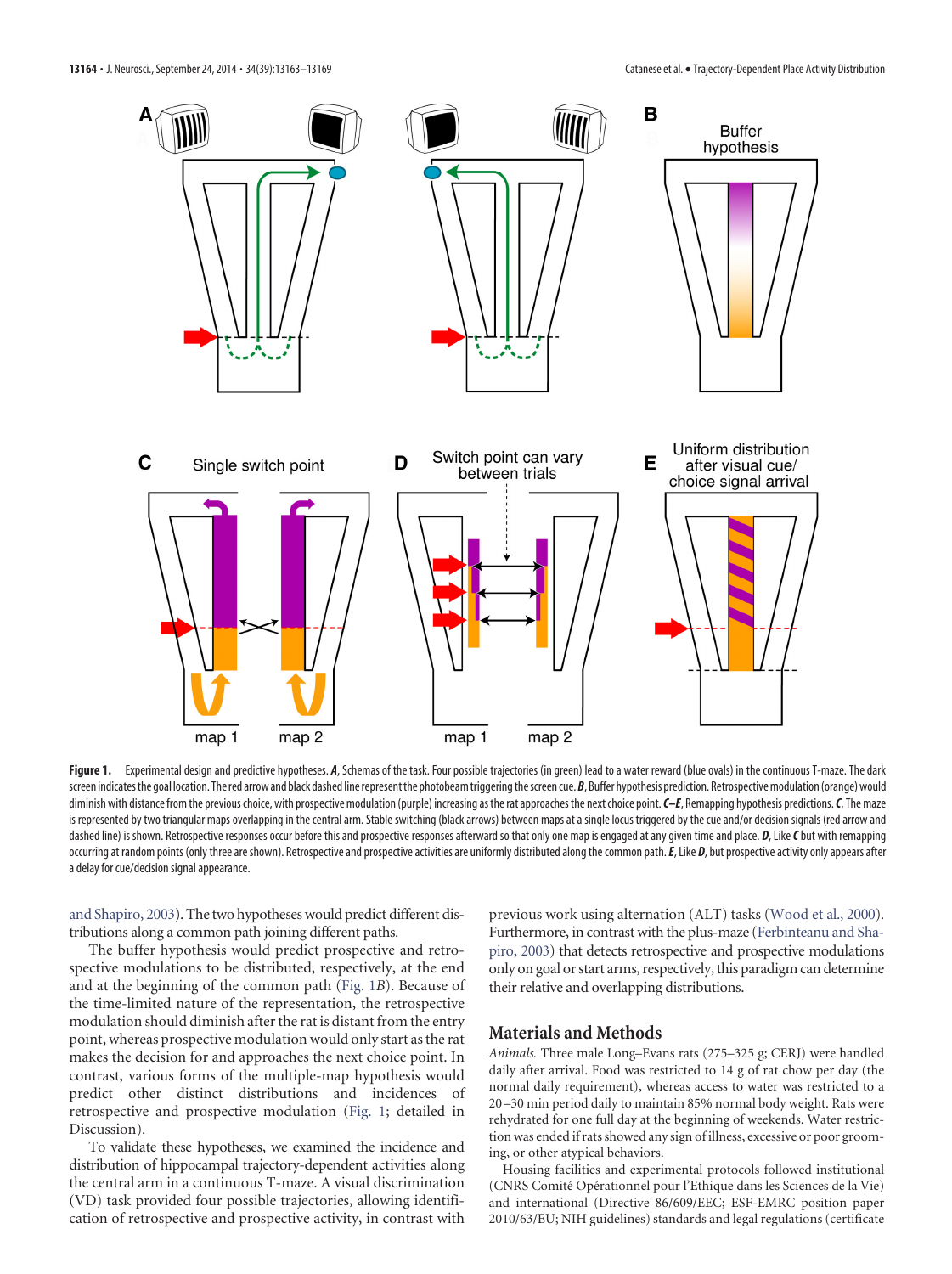

<span id="page-2-0"></span>Figure 2. Recording and analysis. Top left, The pyramidal cell layer was identified by the presence of ripples (high-frequency local field potential oscillations). Top right, The 16-tetrode microdrive headstage. Bottom, Distinctions between putative interneurons (first row) and principal neurons (second row; examples). Left column, Firing rate distribution. Hot colors indicate higher average firing. Middle column, Autocorrelations. Right column, Spike width measures (ordinate in microvolts).

number 7186, Ministère de l'Agriculture et de la Pêche) regarding the use and care of laboratory animals.

*Apparatus and behavioral task.* The T-maze central stem and top alley were 1 m long and 8 cm wide, with 2-cm-high borders. It had return arms [\(Wood et al., 2000\)](#page-6-1) and was automated, permitting rats to perform successive trials continuously [\(Catanese et al., 2012\)](#page-6-19). The rat autonomously initiated each trial by exiting a return arm. There, a photodetector triggered a white striped visual cue to appear on a video screen behind one goal site indicating that the other site with the unlit monitor would provide 60  $\mu$ l of 0.5% saccharin water [\(Fig. 1\)](#page-1-0). Crossing the photodetector on the reward arm triggered cue extinction and, when merited, reward delivery. Cue position was pseudorandom: the same arm was not rewarded more than four times successively and left–right alternation was also limited to four successive trials. Thus, consistent rewards could not be obtained with working memory strategies.

*Training.* Rats were first familiarized with the maze for 5–7 d. Barriers prevented backtracking early in training. Choices were never forced. VD task training typically lasted 2 weeks until criterion performance of 80% was reached on 3 consecutive days. Then rats were also trained in a continuous ALT task in the absence of visual cues or in the ALT task intermittently interrupted by VD trials [reported by [Catanese et al.](#page-6-19) [\(2012\)\]](#page-6-19). Sessions with VD trials only are reported here.

*Surgery.* After training, rats were rehydrated for several days, then tranquillized with an intramuscular injection of xylazine (Rompun, 0.1 ml) and deeply anesthetized with an intraperitoneal injection of sodium pentobarbital (40 mg/kg), with additional doses hourly or as needed. Body temperature was maintained at 38°C. The animal was fixed in a stereotaxic instrument with dull ear bars. Xylocaine solution was injected under the scalp, which was then incised and retracted to expose the skull surface. Jeweler's screws were inserted and fixed with dental cement. The multiple electrodes (connected to a multiple microdrive assembly) were implanted above CA1 (AP, 3.5 mm; ML, 2.5 mm relative to bregma; depth, 1.5 mm). A conical screen of fine copper mesh was fixed around the headstage to reduce electrical and mechanical artifacts. One to two weeks after surgery recovery, animals were retrained in VD until returning to 80% correct performance; then recording experiments commenced.

*Electrophysiological recording.* The multichannel microdrive [\(Fig. 2,](#page-2-0) top right) included 16 independently drivable tetrodes (four twisted, insulated, 12.5- $\mu$ m-diameter nichrome wires, gold plated to 300–500 K $\Omega$  impedances). Tetrodes were lowered gradually until reaching the pyramidal cell layer [\(Fig. 2,](#page-2-0) top left). The headstage was connected to two 32-channel unity-gain preamplifiers (Noted Bt; Pécs). Signals were amplified 1000×, filtered between 1 and 9000 Hz (Lynx-8; Neuralynx), digitized at 20 kHz, and stored (Power1401; CED). Two LEDs were mounted above the headstage (video sampling at 30 Hz). KlustaKwik and Klusters (klusters.sourceforge.net) isolated single-unit activity. Cells were discarded for Mahalanobis distances <10 and/or autocorrelograms with incidences of spikes in the refractory period (2 ms) exceeding 0.5%. Neurons were eliminated from analyses if average firing rates in reward and return arms exceeded 0.5 Hz, action potential duration from the peak to baseline return was <0.3 ms, or autocorrelogram values at  $\pm 300$ ms exceeded 70% of the maximum [\(Fig. 2\)](#page-2-0). Only those principal neurons with discharge rates exceeding 1 Hz in the central arm were considered for further analysis. To confirm recording sites, electrolytic marking lesions (cathodal current: 20  $\mu$ A, 10 s) were applied to each tetrode. A lethal dose of pentobarbital was administered; then intraventricular per-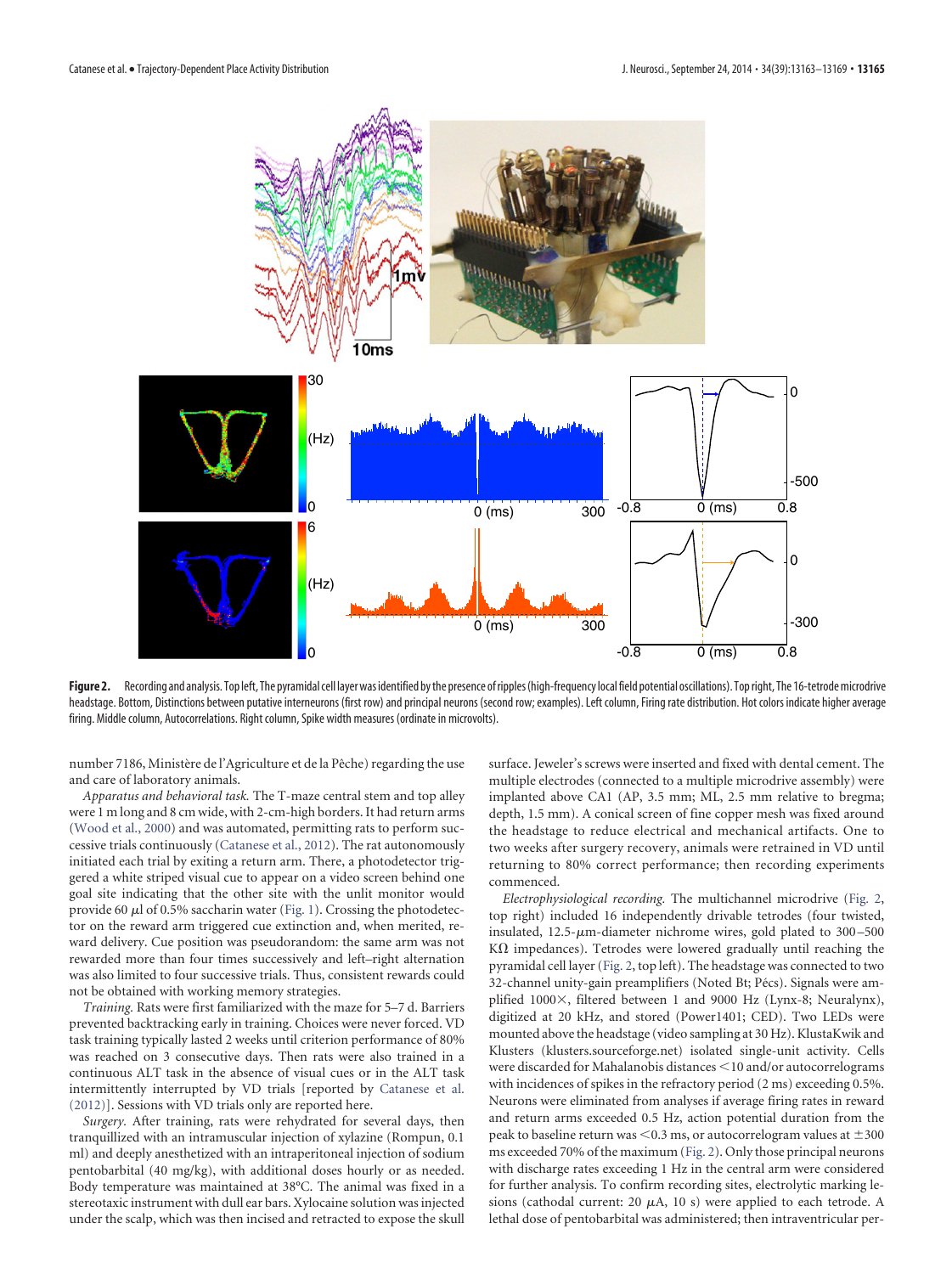

<span id="page-3-0"></span>Figure 3. Examples of trajectory-modulated activity in CA1 place responses. A, Retrospective modulation. Left, Action potentials (red dots) superimposed on position samples of the four types of trajectories (RR, RL, LR, LL) along the central arm of the T-maze. Gray dots are positionsamples. Right, Left minus right differences (FfrdD) for prospective (purple trace) and retrospective (orange trace) analyses. The inner dashed blue line is the global confidence limit ( $\alpha = 0.05$ ) derived from the Monte Carlo bootstrap analysis, and the outer dashed green line is the pointwise confidence limit. The shaded zone corresponds to the significant retrospective activity; the prospective activity is not significant. Horizontal dashed lines delimit the zone where trajectories did not diverge. Data outside this zone is dark gray. *B*, Prospective modulation with the significant zone shaded in purple.

fusion was performed with a formalin–saline solution  $(10\% \text{ v/v})$ , and 50  $\mu$ m frozen sections were stained with cresyl violet.

spective (orange;  $[LL,LR] - [RR,RL]$ ) and prospective (violet;  $[LL,RL]$ ) - [RR,LR]) modulations to both be represented.

*Analysis and statistics.* Each trial was labeled LR, RL, LL, or RR corresponding to previous and current left–right choices. Only rewarded trials were analyzed. Trials were then grouped and compared either by provenance ([LL,LR] vs [RR,RL]) or by destination ([LL,RL] vs [RR,LR]) for determining retrospective and prospective modulation, respectively. In [Figure 3,](#page-3-0) "difference L-R" refers to either comparison, permitting retro-

Analyses compared spike density functions to obtain the function of firing rate difference (FfrD) for both prospective and retrospective groups [\(Fujisawa et al., 2008;](#page-6-20) [Catanese et al., 2012\)](#page-6-19). We determined statistical threshold by 5000 randomly bootstrapped permutations of the data. If the FfrD [\(Fig. 3,](#page-3-0) orange trace) exceeded the global and pointwise bootstrapped confidence interval limits [\(Fig. 3,](#page-3-0) dashed lines), then it was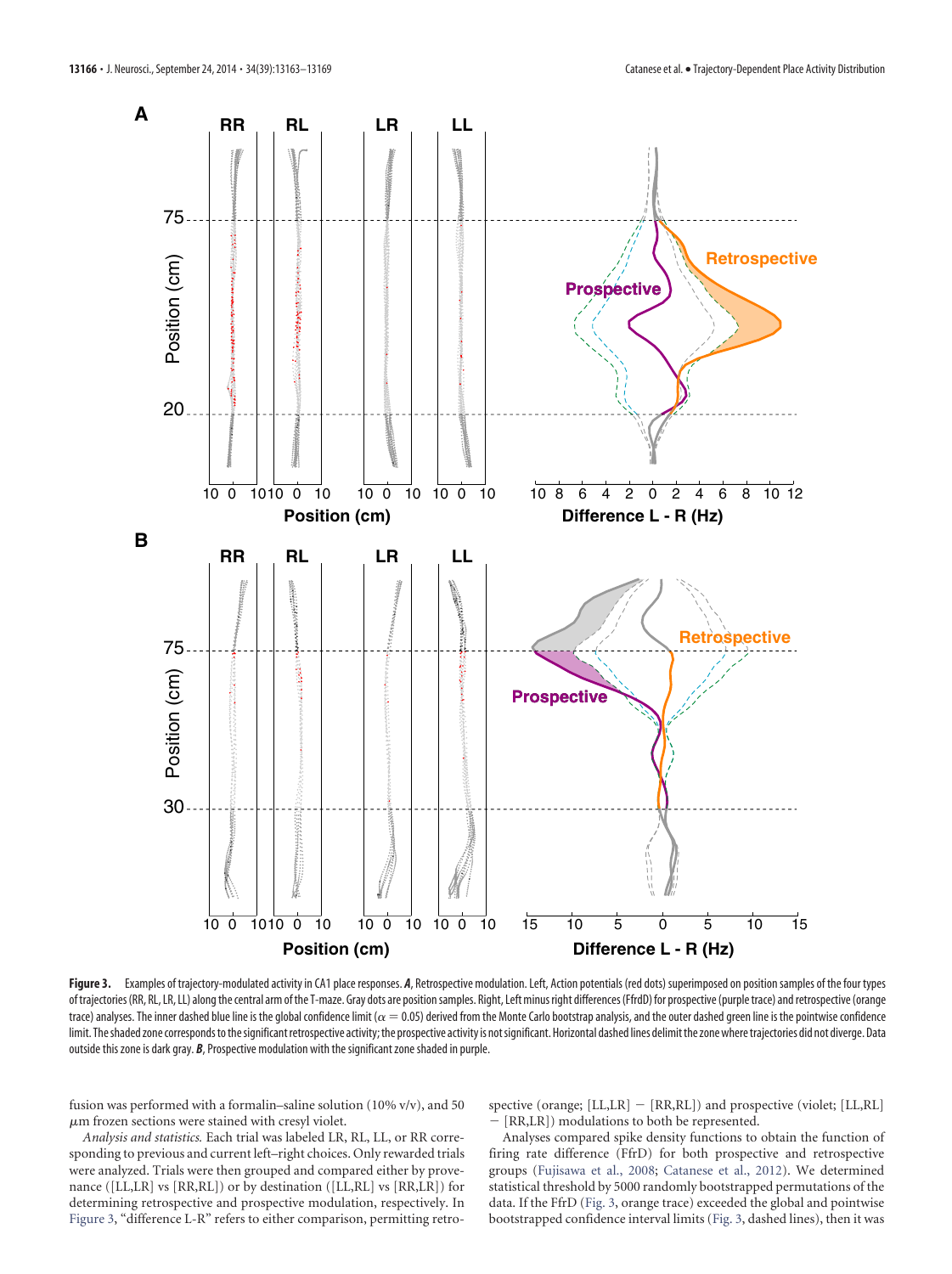

<span id="page-4-0"></span>Figure 4. Distribution of retrospective and prospective activities along the central arm of the maze. *A*, Top, Counts of retrospectively (orange) and prospectively (violet) modulated activity. Bin width, 1.75 cm. Bottom, Individual cell responses (one field per row). Bars represent the extent of significant retrospective or prospective activities. *B*, *C*, Data from individual rats show the same tendencies (Rat 1 is not shown, but is consistent with the others, with prospective cells after 58 cm only). *D*, To eliminate possible repeated recordings of the same neurons across different sessions, data from each tetrode are shown for only one day (when it yielded the maximum number of cells). The distributions of retrospective and prospective fields' center of masses remain significantly different ( $p = 5.5E-7$ , two-tailed Wilcoxon–Mann–Whitney test).

considered significantly different from chance. This nonparametric method was selected since it requires no assumptions about the underlying distribution of the data set; rather, it is suited for any such distribution, which could vary between cells, sessions, and animals. Furthermore, it permits smaller bin sizes, providing greater spatial resolution than comparable approaches.

Segments of the maze where paths diverged significantly were identified similarly using the bootstrap analysis of [Fujisawa et al. \(2008\).](#page-6-20) Speed and head-direction differences on compared trajectories were examined with a *t* test ( $p < 0.05$ ).

#### **Results**

In the 19 sessions where well discriminated neurons were recorded, the rats' performance level in the VD task was 95.0  $\pm$ 5.8% correct, with no errors in eight of these sessions. Principal neurons constituted 893 of the total of 1106 recorded neurons. Of these, 239 had firing rates  $>1$  spike/s in the central arm of the T-maze. Thirty-two cells were excluded because in those sessions, the respective trajectory types had differences in lateral position, head direction, or speed. In 80 (38%) of the remaining units, there was trajectory-modulated activity, with 58 (72%) of these retrospective and 22 (28%) prospective.

[Figure 3](#page-3-0) shows examples of retrospectively and prospectively modulated activity with raw data for each trajectory type and results of the Monte Carlo bootstrap analysis indicating where retrospective or prospective activity significantly exceeded the confidence limits. Data before the 25 cm mark and after the 75 cm mark were excluded because of divergent paths.

[Figure 4](#page-4-0) shows the distributions of prospective (violet) and retrospective (orange) responses. For each 1.75 cm segment of the central arm, [Figure 4](#page-4-0) indicates the proportion and number of cells that were significantly retrospective or prospective there (of the 239 cells active in the central arm). The two distributions are clearly distinct, with minor overlap between 55 and 75 cm. There is only retrospective activity on the first half of the central arm, whereas prospective activity is prevalent in the last third (beyond 65 cm) of the central arm. Indeed, the center of mass of

the distribution of retrospective responses was at  $31.1 \pm 3.9$  cm along the central arm, significantly different from the center of mass of prospective cells at  $69.6 \pm 3.9$  cm ( $p = 1.19E-11$ , twotailed Wilcoxon–Mann–Whitney test).

If there were consistent remapping at a fixed point on the common path [\(Fig. 1](#page-1-0)*C*), the drifts of place fields over the course of the recording session observed by [Mehta et al. \(1997\)](#page-6-21) should be the same for prospectively and retrospectively modulated fields. We repeated the analyses independently for data from the first and second halves of each session (referred to as "early" and "late" groups of trials). The centers of mass of the retrospectively modulated cells drifted backward by 1.4  $\pm$  0.3 cm between the early and late trials (significantly different from zero;  $p = 3.2E-4$ , Wilcoxon signed rank test), whereas prospectively modulated cells shifted only  $0.2 \pm 0.3$  cm, not significantly different from zero ( $p = 0.93$ , Wilcoxon signed rank test). If there were consistent remapping at a point on the central arm, both distributions should have shifted together and in the same direction. Instead, the shifts observed were significantly different between retrospective and prospective distributions ( $p = 0.035$ , two-tailed Mann– Whitney *U* test). Thus, the intrasession drifts of retrospective but not prospective activity is more consistent with the buffer hypothesis.

#### **Discussion**

The main novel observation here is the distinct but overlapping distributions of retrospective and prospective modulations of hippocampal CA1 principal neurons along a common path joining two distinct paths. In this continuous T-maze, the retrospective modulation dominated the first half of the central arm and was twice as prevalent as prospective activity, which dominated the last third. In the intermediate zone, the two distributions overlapped in similar proportions, although some retrospective fields extended to the 75 cm limit. Prospective and retrospective centers of mass were separated by 38.5 cm, consistent with the buffer hypothesis that proposes that the trajectory-modulated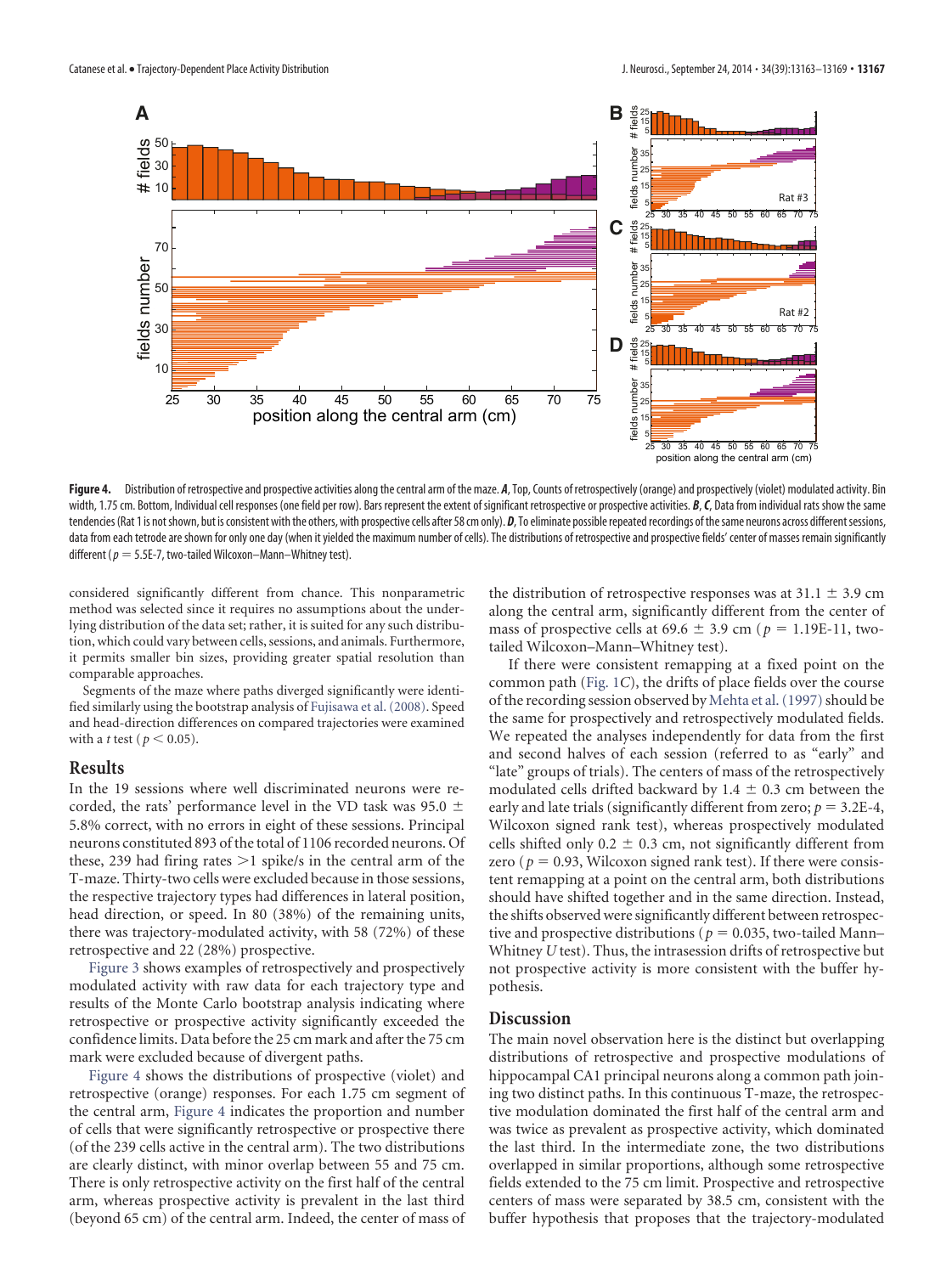activity is a time-limited representation of the ongoing experience. Considering this modulation as contextual rather than a spatial representation [\(Wood et al., 2000\)](#page-6-1), information about the arrival path would be more relevant after entry into the common path than when exiting it. This would maintain the most recent trajectory (i.e., left or right) in the working memory buffer [\(Bad](#page-6-22)[deley, 2000\)](#page-6-22). Similarly, it would be more relevant for a contextual buffering representation to have prospective modulation where the future choice is imminent.

In one version of the remapping hypothesis [\(Fig. 1](#page-1-0)*C*), entry into the central arm and the simultaneous visual cue presentation there could have consistently triggered remapping at a single point on the central arm, perhaps with a delay for cue or decision signal transmission. (Before this point, prospective activity might reflect a possible spontaneous choice by the rat before arrival of cue signals.) Since in situations where there are no cue conflicts the hippocampal neuron population only represents a single map at a time, after this point only the two prospective maps (and the corresponding remapping/modulation) would appear [\(Olypher](#page-6-23) [et al., 2002;](#page-6-23) [Jackson and Redish, 2007;](#page-6-24) note that "overdispersion," i.e., shifting between two hippocampal representations, occurs more rapidly than the delay between sequential arrivals of our rats at the central arm, and these too would be expected to be uniformly distributed in space). Our observations of an overlap between retrospective and prospective modulation and the inexplicably late appearance of prospective activity are inconsistent with this. Furthermore, the backward drift of retrospectively but not prospectively modulated fields is also incongruent with remapping. The backward shift of the retrospective fields is consistent with observations in rats running on triangular and rectangular tracks [\(Mehta et al., 1997\)](#page-6-21), whereas the failure of prospective fields to drift supports their role as a contextual buffer with the impending behavioral choice overcoming any backward shift.

Alternatively, if the trajectory-dependent responses corresponded to rate remapping at a position along the central arm that changed unpredictably on each trial [\(Fig. 1](#page-1-0)*D*), uniform distributions of prospective and retrospective responses would have been expected since both global and rate remappings occur rapidly and both maps have homogeneous representations before and after the switch [\(Muller, 1996;](#page-6-8) [Leutgeb et al., 2005;](#page-6-9) [Wills et](#page-6-10) [al., 2005;](#page-6-10) [Jezek et al., 2011\)](#page-6-25). If the rat had not made a spontaneous choice before cue onset, there would be no prospective modulation until the decision signal could be integrated into prospectively modulated responses [\(Fig. 1](#page-1-0)*E*). Only retrospective responses would appear during this delay, and retrospective and prospective responses would be uniformly distributed afterward. However, in a version of this same maze with cue onset at the 50 cm point [\(Catanese et al., 2012\)](#page-6-19), prospective responses began 300 ms after cue presentation. Rats ran at 35–45 cm/s and thus traversed a distance of about 12 cm between cue onset and decision signal appearance. In contrast, prospective responses did not appear until much later, at least 55 cm after cue presentation. This failure to observe prospective responses earlier on the central arm is not attributable to insufficient sampling since numerous retrospective responses were observed before this point.

We observed a disproportionate incidence of retrospective (26%) relative to prospective (11%) responses, confirming the results of [Ferbinteanu et al. \(2011\)](#page-6-26) in a plus-maze with 42% retrospective and 23% prospective. The functional significance of this is unclear. Surprisingly, a similar result has been observed in ensembles of eye-movement directional neurons in the dorsolateral prefrontal cortex of monkey (homolog of rat mPFC): "the

majority of directional delay-period activity represents retrospective information, whereas the minority represents prospective information" [\(Funahashi, 2006\)](#page-6-27). Furthermore, as observed here, the retrospective representation preceded prospective fields. These similarities could reflect some common principle of representations of past and future events, or signaling shared between hippocampus and PFC [\(Ringo et al., 1994;](#page-6-28) [Rolls et al.,](#page-6-29) [1997;](#page-6-29) note that oculomotor correlates of hippocampal activity have been observed in primates). The PFC is strongly implicated in working memory and could be crucial to generate these timelimited activity modulations in the hippocampus. Supporting this, [Ito et al. \(2013\)](#page-6-30) showed that optogenetic inactivation of the nucleus reuniens relay from PFC to hippocampus eradicates trajectory-dependent modulation. Behaviorally, [Kesner \(1989\)](#page-6-31) showed that experimental lesion of the PFC induced significant impairment in switching from a retrospective to a prospective strategy in rats performing a win-shift task on a 12-arm radial maze.

These observations were possible only because the present task permits simultaneous and overlapping presence of retrospectively and prospectively modulated place activity along a common path. In contrast, the plus-maze paradigm [\(Ferbin](#page-6-13)[teanu and Shapiro, 2003\)](#page-6-13) only can identify prospective modulation in the start arm and retrospective modulation in the goal arm. Continuous alternation does not distinguish between retrospective and prospective activity, and the T-maze without return arms [\(Ainge et al., 2012;](#page-6-32) [Griffin et al., 2012\)](#page-6-33) and the multiple Y-maze [\(Ainge et al., 2007\)](#page-5-0) require manual displacement of the animal from goal to start positions, interfering with retrospective modulation.

Is there a relationship between the successive distinct distributions of retrospective and prospective activities on the central arm and the observation by [Gupta et al. \(2012\)](#page-6-34) that sequences of simultaneously recorded hippocampal place cell spike activity within a theta cycle could represent a segment of the environment located ahead of (prospective theta sequence) or behind (retrospective theta sequence) the rat? Their prospective sequences appeared during acceleration, which occurs at the beginning of the central arm in the continuous T-maze, where we observed retrospective modulation. The inverse discrepancy appears at the end of the central arm. Thus, it is unlikely that there is a relationship between prospective and retrospective activity in theta sequences and trajectory modulation of place responses.

Overall, the present results favor the buffer hypothesis over the multiple-map hypothesis. This buffer could be engaged for representing ongoing behavioral information for contextual coding and is also consistent with a role for the hippocampus in working memory [\(Olton et al., 1979;](#page-6-15) [Pastalkova et al., 2008\)](#page-6-35). A question for future research concerns the third quarter of the track, where there is indeed an overlap between the two representations. Does this overlap provide additional information for contextual representations? Does it extend further when the central arm is longer or running speeds are faster? If not, then this would indicate that this overlap is simply related to the persistence of the retrospective modulation over a fixed time period. Alternatively, the continued presence of overlap could be related to simultaneous representation of past, present, and future events.

#### <span id="page-5-0"></span>**References**

Ainge JA, Tamosiunaite M, Wörgötter F, Dudchenko PA (2007) Hippocampal CA1 place cells encode intended destination on a maze with multiple choice points. J Neurosci 27:9769 –9779. [CrossRef](http://dx.doi.org/10.1523/JNEUROSCI.2011-07.2007) [Medline](http://www.ncbi.nlm.nih.gov/pubmed/17804637)